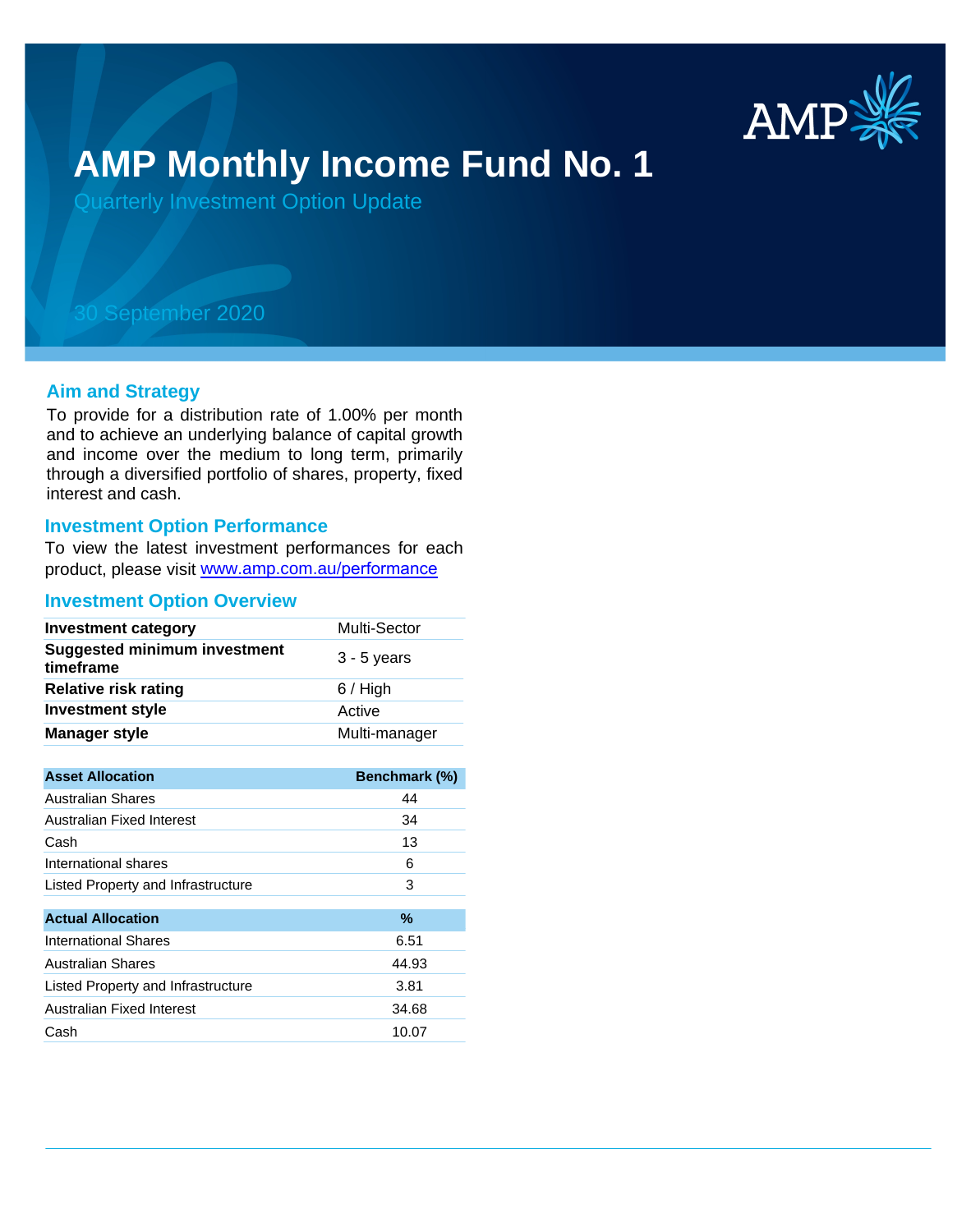### **Fund Performance**

The Monthly Income Fund No. 1 delivered a positive return over the September quarter, building on the strong return over the June quarter. Growth assets again proved to be the key drivers of overall return, as global share markets rallied throughout July and August, although they were volatile in September.

While many economies went into recession, July and August saw share markets buoyed by strong growth in the US technology sector and sustained monetary and fiscal policy stimulus. However, by September markets began to diverge as fears of a 'second wave' of COVID-19, and renewed lockdowns, dampened investor sentiment. Overall, the S&P/ASX 200 index ended the quarter down -0.4%, while the MSCI World ex Australia index closed up 6.9% (in local currency terms). The opposite occurred in listed property markets, where the Australian market gained, driven by a positive earnings season, while their global counterparts retreated in September, to end the quarter fairly flat. Government bonds were generally unchanged as yields were largely range bound, while credit markets rallied due to the 'risk-on' tone of the quarter.

Within the Fund, strong stock selection in both Australian fixed income and listed property boosted relative returns. Looking ahead, the final quarter of the year is poised to be eventful for markets. We expect continued volatility with several major events on the horizon, including: (i) the US election; (ii) uncertainty surrounding further monetary and fiscal stimulus; and (iii) news [hopefully positive] on a vaccine and / or improved therapeutics for COVID-19.

We remain acutely aware that valuations are being tested throughout North America in several sectors (such as technology and communications) and may revert should sentiment wane, which would add to share market volatility towards calendar year end. As such, we remain confident that an active approach, with a focus on diversification across asset classes to assist in risk mitigation, is advantageous going into this period. Sizeable allocations to Australian fixed income and cash should provide some protection and diversification returns should share markets remain volatile.

#### **Market Review**

Global equities rose during most of the quarter as the balance of data and economic expectations was initially viewed positively and on hopes that a COVID-19 vaccine might be available in a compressed timeframe. However, by quarter end, global equity markets suffered a pullback, led by the technology sector which later broadened to other sectors. Energy was also impacted as the oil price pulled back. For COVID-19, conditions and outlook remained uncertain. The global death count from the pandemic has now exceeded the one million mark.

Escalating tensions between the US and China have also elevated uncertainty. The US has rejected China's territorial claims to the South China Sea and has ended Hong Kong's special trade status with the US, requesting support in its stance from its allies. The US administration has also moved to put restrictions on some Chinese companies operating in the US, including TikTok and WeChat, although the US courts have moderated some of these decisions.

In the US, there is likely to be further downward pressure on the US dollar as quantitative easing measures continue to ramp up. An ongoing US dollar retracement would be consistent with improving global growth relative to that in the US and the US Federal Reserve's aggressive quantitative easing programme, which is significantly increasing the supply of US dollars.